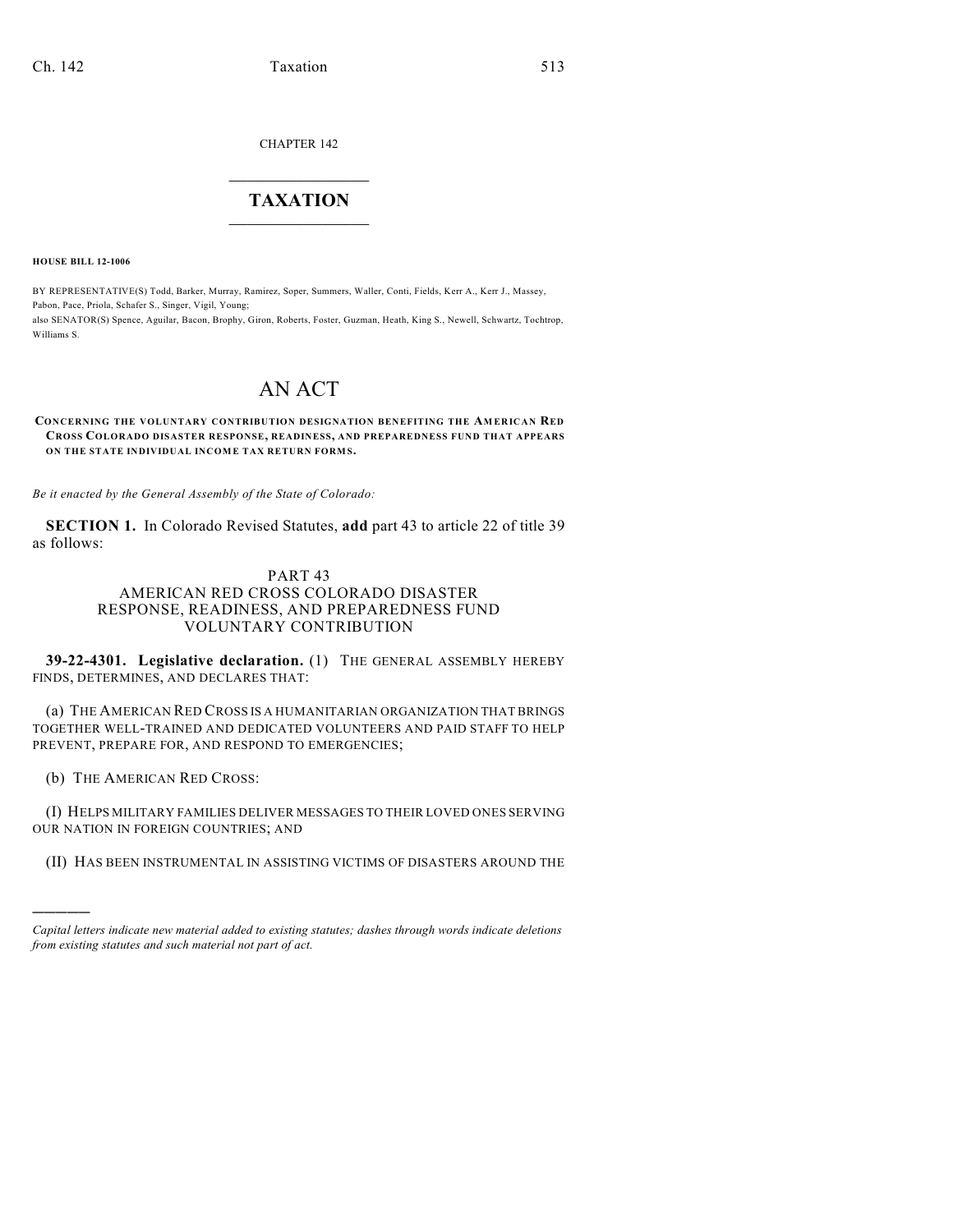WORLD, INCLUDING FIRES, FLOODS, EARTHQUAKES, WARS, AND HURRICANES;

(c) UNDER THE LEADERSHIP OF THE AMERICAN RED CROSS, THOUSANDS OF VOLUNTEERS STAND READY TO ASSIST THOSE DISPLACED BY DISASTER, WHEREVER AND WHENEVER IT MAY STRIKE;

(d) IN COLORADO, THE AMERICAN RED CROSS HAS TRAINED TENS OF THOUSANDS OF CITIZENS IN FIRST AID, CARDIOPULMONARY RESUSCITATION, WATER SAFETY, AND OTHER LIFE-SAVING TECHNIQUES; AND

(e) IN THE 2011 FISCAL YEAR ALONE, THE AMERICAN RED CROSS COLORADO CHAPTERS:

(I) RESPONDED TO MORE THAN FOUR HUNDRED DISASTERS;

(II) ASSISTED NEARLY EIGHT HUNDRED FAMILIES AFFECTED BY DISASTER;

(III) ASSISTED MORE THAN FIVE THOUSAND MEMBERS OF THE UNITED STATES ARMED FORCES VIA EMERGENCY COMMUNICATIONS AND OTHER SERVICES;

(IV) TRAINED MORE THAN NINETY-EIGHT THOUSAND INDIVIDUALS IN CARDIOPULMONARY RESUSCITATION, FIRST AID, AND OTHER HEALTH AND SAFETY TECHNIQUES;

(V) GAVE PREPAREDNESS PRESENTATIONS AT EVENTS ATTENDED BY MORE THAN THIRTY THOUSAND INDIVIDUALS; AND

(VI) RELIED ON MORE THAN THREE THOUSAND VOLUNTEERS TO FULFILL THE AMERICAN RED CROSS MISSION.

(2) IN ORDER TO ASSIST THE AMERICAN RED CROSS COLORADO CHAPTERS IN FULFILLING THE MISSION OF THE AMERICAN RED CROSS, THE GENERAL ASSEMBLY RECOGNIZES THAT MANY CITIZENS OF COLORADO MAY BE WILLING TO PROVIDE MONEYS TO ASSIST IN ITS EFFORTS. IT IS THEREFORE THE INTENT OF THE GENERAL ASSEMBLY TO PROVIDE COLORADANS THE OPPORTUNITY TO SUPPORT THE EFFORTS OF THE AMERICAN RED CROSS COLORADO CHAPTERS BY ALLOWING CITIZENS TO MAKE A VOLUNTARY CONTRIBUTION ON THEIR STATE INCOME TAX RETURN FORM TO THE AMERICAN RED CROSS COLORADO DISASTER RESPONSE, READINESS, AND PREPAREDNESS FUND FOR SUCH A PURPOSE.

**39-22-4302. Voluntary contribution designation - procedure - effective date.** FOR THE FIVE CONSECUTIVE INCOME TAX YEARS IMMEDIATELY FOLLOWING THE YEAR IN WHICH THE EXECUTIVE DIRECTOR FILES WRITTEN CERTIFICATION WITH THE REVISOR OF STATUTES AS SPECIFIED IN SECTION 39-22-1001 (8) THAT A LINE HAS BECOME AVAILABLE AND THE AMERICAN RED CROSS COLORADO DISASTER RESPONSE, READINESS, AND PREPAREDNESS FUND VOLUNTARY CONTRIBUTION IS NEXT IN THE QUEUE, THE COLORADO STATE INDIVIDUAL INCOME TAX RETURN FORM SHALLCONTAIN A LINE WHEREBY EACH INDIVIDUAL TAXPAYER MAY DESIGNATE THE AMOUNT OF THE CONTRIBUTION, IF ANY, THE INDIVIDUAL WISHES TO MAKE TO THE AMERICAN RED CROSS COLORADO DISASTER RESPONSE, READINESS, AND PREPAREDNESS FUND CREATED IN SECTION 39-22-4303 (1).